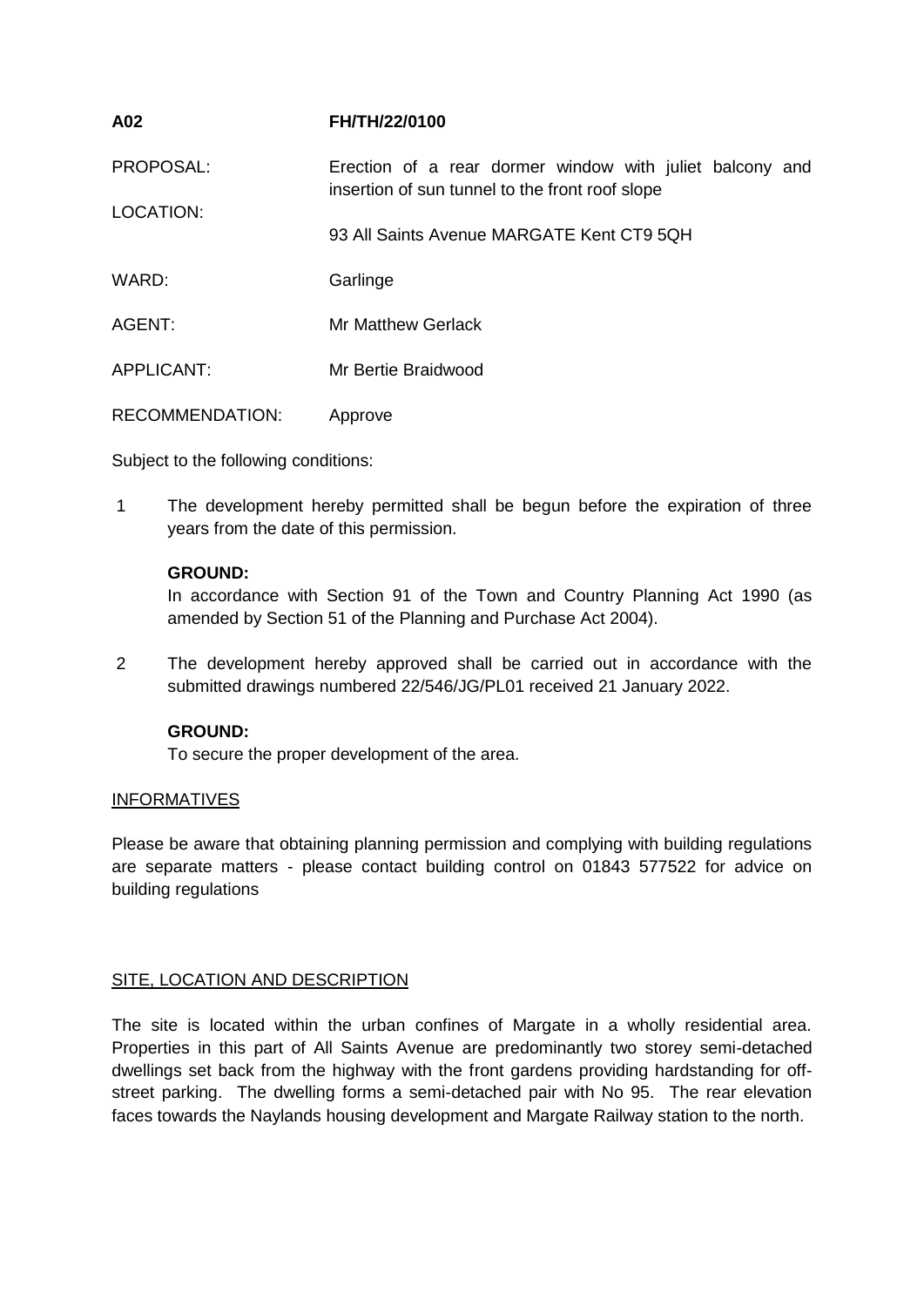# PLANNING HISTORY

None

## PROPOSED DEVELOPMENT

The application seeks planning permission for the erection of a dormer extension within the rear roofslope with a juliet balcony and a sun tunnel within the front roofslope.

## **PLANNING POLICIES**

#### **Thanet Local Plan 2020**

QD02 - General Design Principles QD03 - Living Conditions SE03 - Land affected by Contamination

#### NOTIFICATIONS

Neighbours have been notified and a site notice posted opposite the site. No representations have been received.

## **CONSULTATIONS**

**Environmental Protection Manager**- Thank you for consulting Environmental Protection on the above planning application for which we have considered the potential for environmental health impacts and consider it to have a low environmental risk and therefore do not offer any comments in this regard.

#### **COMMENTS**

This application is reported to the Planning Committee as the applicant is a Councillor.

The main considerations for Members to assess are the principle of development, impact of the development on the character and appearance of the area and the impact on neighbouring amenity.

## **Principle of Development**

The site is located in a wholly residential area within the urban confines of Margate and the principle of householder development is acceptable and therefore the application needs to be determined in accordance with the National Planning Policy Framework (NPPF) and Local Plan Policies.

## **Character and Appearance**

Thanet Local Plan policy QD02 relates to general design principles and supports development that relates to surrounding development, is well designed, respects and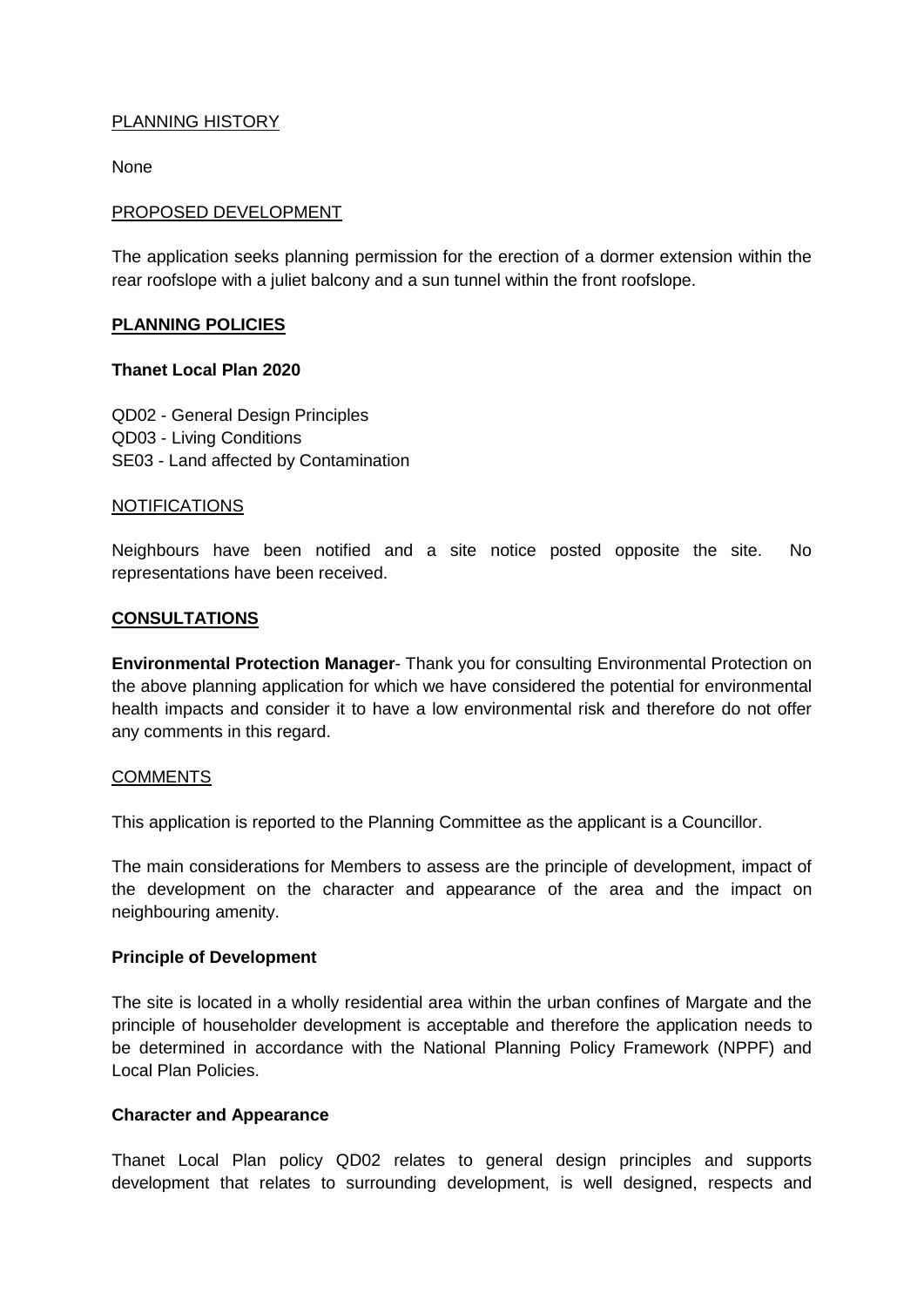enhances the character of the area paying particular attention to context and identity of its location, scale, massing, rhythm, density, layout and use of materials appropriate to the locality.

The area is characterised by semi-detached pairs of two storey properties fronting onto All Saints Avenue. The proposed development relates to the erection of a dormer extension within the rear roofslope with a juliet balcony and a sun tunnel within the front roofslope.

The sun tunnel would provide light to the en-suite and would result in minimal disruption to the front roofslope. The dormer extension would be located within the rear roofslope and would not be immediately visible from All Saints Avenue due to the close proximity of neighbouring development which mostly screens views through to the rear elevation.

The dormer would be substantial in size and extend across the entire roofslope and extend out towards the edge of the eaves (approximately 6 metres wide by 4 metres deep) however the dormer would be set down from the ridge thereby reducing opportunities to view the presence of the dormer from All Saints Avenue. The dormer would be finished with horizontal slate grey Cedral cladding with black framed UPVC french doors. Whilst this is a large dormer extension any views of it would be at a significant distance. The dwelling is on higher ground level to properties in the Naylands housing development to the rear (to the north) and the railway line beyond, and the rear elevation of the dwelling and the proposed dormer would be visible from Naylands at a distance of approximately 60 metres.

Whilst the dormer would be substantial in size in relation to the main dwelling it would not be immediately viewed in relation to street frontage development in All Saints Avenue and therefore it would not appear unduly prominent or overbearing in respect to the character or appearance of the streetscene and would meet the requirements of Thanet Local Plan Policy QD02 and the NPPF.

## **Living Conditions**

The rear elevation of the dwelling faces towards the Naylands housing development to the north. It is proposed to install french doors with a juliette balcony to serve the bedroom with a rooflight installed within the dormer roof. There would be a separation distance from the dormer to the rear garden boundary of approximately 31.5 metres, and the windows of the dormer would face towards the parking area between Nos 37 and 39 Naylands, with a separation distance of nearly 60 metres to Flats 1 to 4, 39 Naylands and 50 metres to 37 Naylands. At this distance there is unlikely to be unacceptable overlooking or loss of privacy resulting from views from the french doors. The window relationship resulting from the additional window opening would be similar to that of existing windows within the dwelling and from adjacent properties.

Given the above it is considered that the proposed development would not adversely impact on the living conditions of neighbouring property occupiers through overlooking or loss of outlook and the proposal would therefore accord with QD03 of the Thanet Local Plan and the NPPF.